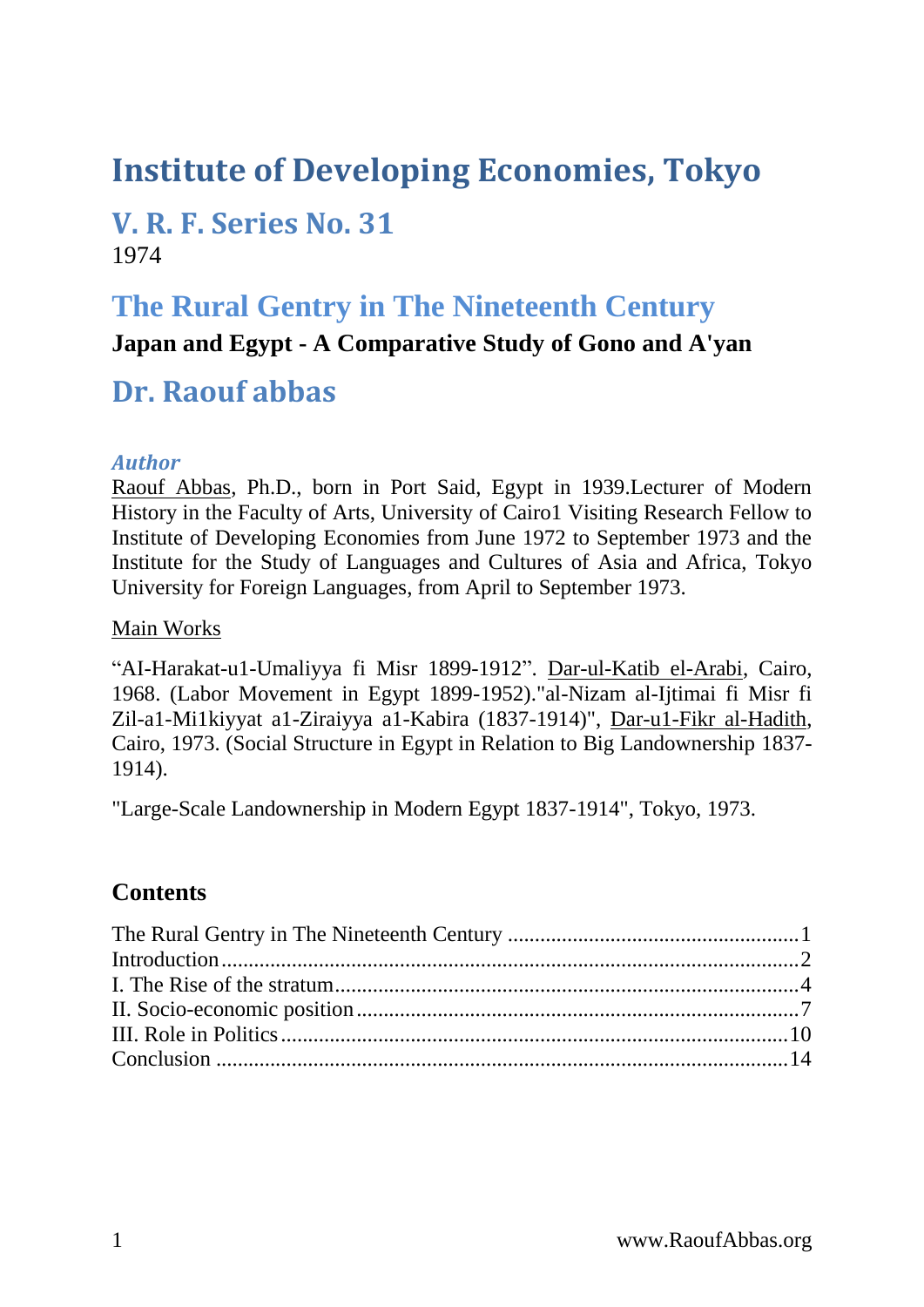# **The Rural Gentry in the Nineteenth Century**

## **Japan and Egypt - A Comparative Study of Gōnō and A'yān**

## <span id="page-1-0"></span>**Introduction**

This paper argues the situation of the rural gentry 'Gōnō' in Japan under the late period of Tokugawa and Meiji era up to the First World War, in comparison with the same stratum 'A'yan' in Egypt under Mohamed Ali and his successors 1805-1914. As the rise of rural gentry in both countries was co-related with the development of land tenure, let's have a look on the system of landholding in both countries through the concerned period.

Under Tokugawa Shogunate, about a quarter of the total area of Japan's arable land was held by the Shogun and directly administered by him. The rest of the land was divided into nearly 300 fiefs of varying size. Each of the feudal lords had his own army of samurai retainers and foot-soldiers who lived in fortified town-castle. The basis of his wealth was the land tax levied in kind (rice) on the peasants of the fief.<sup>1</sup> The ordinary peasants might be described as a de facto or more properly quasi owners of their land. At that time there was no clear conception of private ownership of land; the alienation of land was legally prohibited and the land was burdened by heavy tax, but in practice they could manage the land, and they could, to some extent, lease it out and transfer their land-holding to others.<sup>2</sup>Although the ban on alienation was reaffirmed in 1720's, the practice nullified it by permitting the mortgaging of land. <sup>3</sup>As it was stated by Ogura, the relationship of the land-lords to their tenants was 'not that' of serfdom nor was it exactly that of modern tenancy, and that the tenants were: subordinate socially and economically to the landlords under the restrictions of the feudal system. According to him, the land tenure system before the Meiji Restoration can be described as de facto or quasi peasant proprietorship under a feudal system.<sup>4</sup>

Since time immemorial all the arable land of Egypt had been owned by the state. Land of every village was divided into small lots each containing several feddans. Peasants had usufruct rights and their landholding was circumscribed by the ban on Land alienation, they were not allowed either to inherit or to transfer their rights. Nevertheless in practice the usufruct right was liable to

<sup>&</sup>lt;sup>1</sup> Dore, R.P.: Land Reform in Japan, Oxford, London 1966, p.11.

<sup>2</sup> Ogura, T.: The Agrarian Problems and Agricultural Policy in Japan, IDE, Tokyo 1967, p.3.

 $3$  Dore, R.P.: Op-cit, p.12.

<sup>4</sup> Ogura, T. Op-cit, p.3.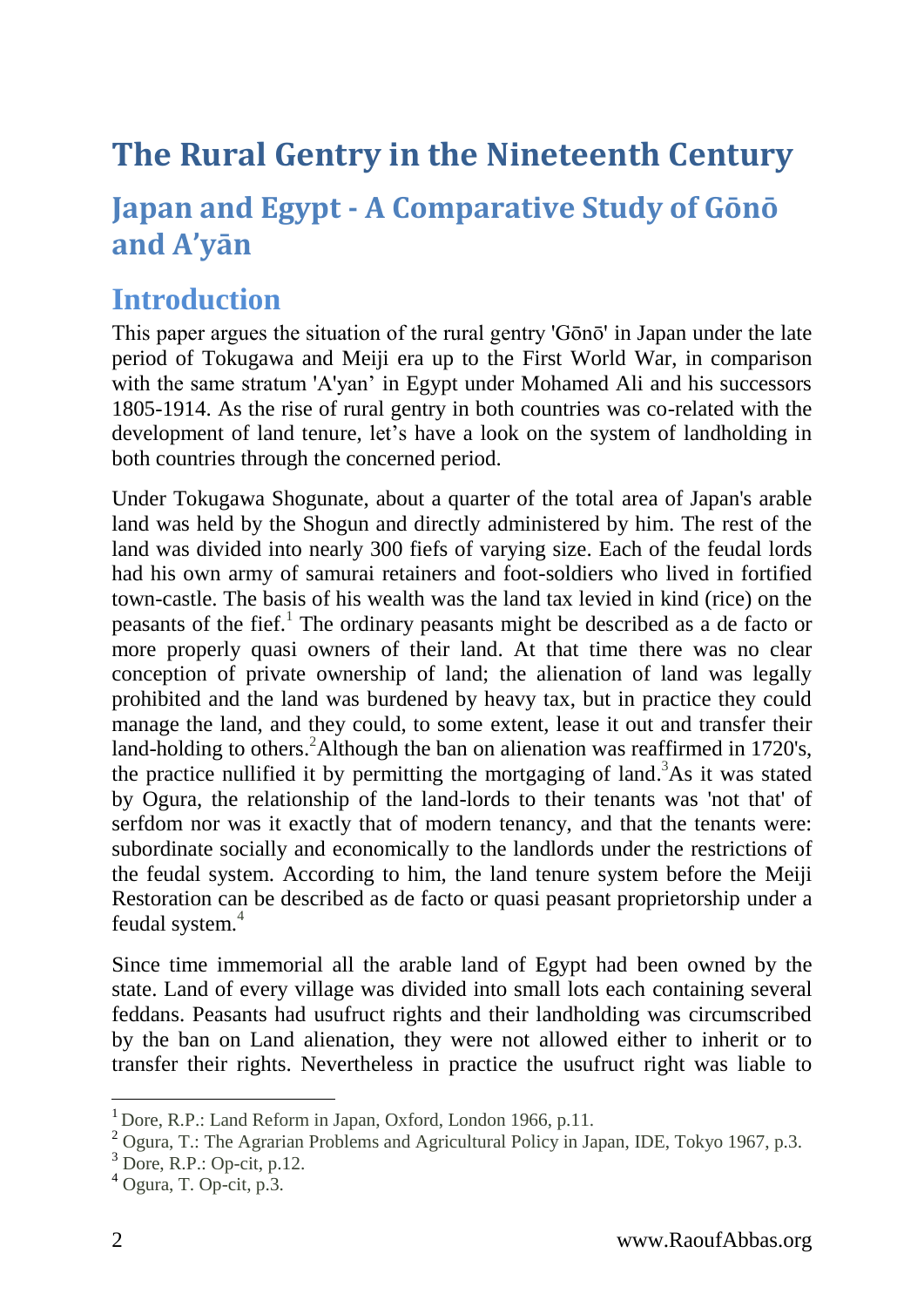inheritance, abdication and mortgage on the condition of having a formal permission. Land tax levied in kind on the whole village land, and the whole village community was responsible for payment.

To facilitate tax collection, the state introduced 'Iltizam' system under which land was made over to a 'multazim' the one able to offer the largest sum by public tender. The multazim held a tenth of the total village land to be private estate with tax exemption.

Similar to the peasant of Tokugawa's Japan the Egyptian peasant was not a free agent. If he attempted to leave the land he would be brought back by force, being regarded as servant of the land he as much belonged to the state as the land cultivated. When the influence of the central government weakened around the end of the seventeenth century, Iltizam was regarded as quasi property and became de facto inheritable. The multazim authority over the peasants exceeded that of the state, and the productive relations, to great extent, were feudalist.<sup>5</sup>

The endeavours to establish modern state and strengthen the central government led both Mohamed Ali of Egypt and Meiji Government of Japan to develop land tenure system in order to eliminate the influential feudal power; multazims in the former and samurai in the latter. Although, there was a bit similarity regarding the procedures carried out in both countries to fulfil that end, the consequences were rather different.

When Mohamed Ali came to power (1805-1848), he planned to eliminate the influential Mamelūk multazims, to uproot them from the Egyptian society and establish a new regime depending on some Turkish and other alien elements who formed his government staff. To carry through that project, Mohamed Ali abolished the Iltizam system after staging the famous Cairo Citadel massacre of the Mamelūks on March, 1811. As unchallenged ruler of Egypt, Mohamed Ali started modernization, the most important aspect of which was re-organization of the agrarian structure. In 1813 a cadastral survey was undertaken, and agrarian land was registered in peasant names, those who had been enjoying usufruct rights. The legal situation of peasants was not changed, but in November 1847, Mohamed Ali issued the first Regalement concerning landed property. According to it, the peasant had the right to mortgage usufructary enjoyment as well as the right of conveying his landholding, by a legal titledeed or before witnesses, to a third party. The holder could be ousted if he was unable to pay the taxes on it, with the faculty, of again entering into possession the day he should be able to pay up the amounts in arrears. Inheritance was not

 5 For detailed information see; Mohamed Shafîk Ghourbal: Misr fi Mafriq-ul-tūrūq 1798- 1801 (Annuals of the Faculty of Arts, Cairo Univ. Vol. IV, Part I, May 1936); Ahmed Ahmed al-Hitta: Tarîkh Misr al-Iqtisadi fi al-Qarn al-Tasi' A'sher, Cairo 1955; Gibb, H.A.R., and Bowen, H.: Islamic Society and the West, Vol. I, Part I, Oxford, London 1950.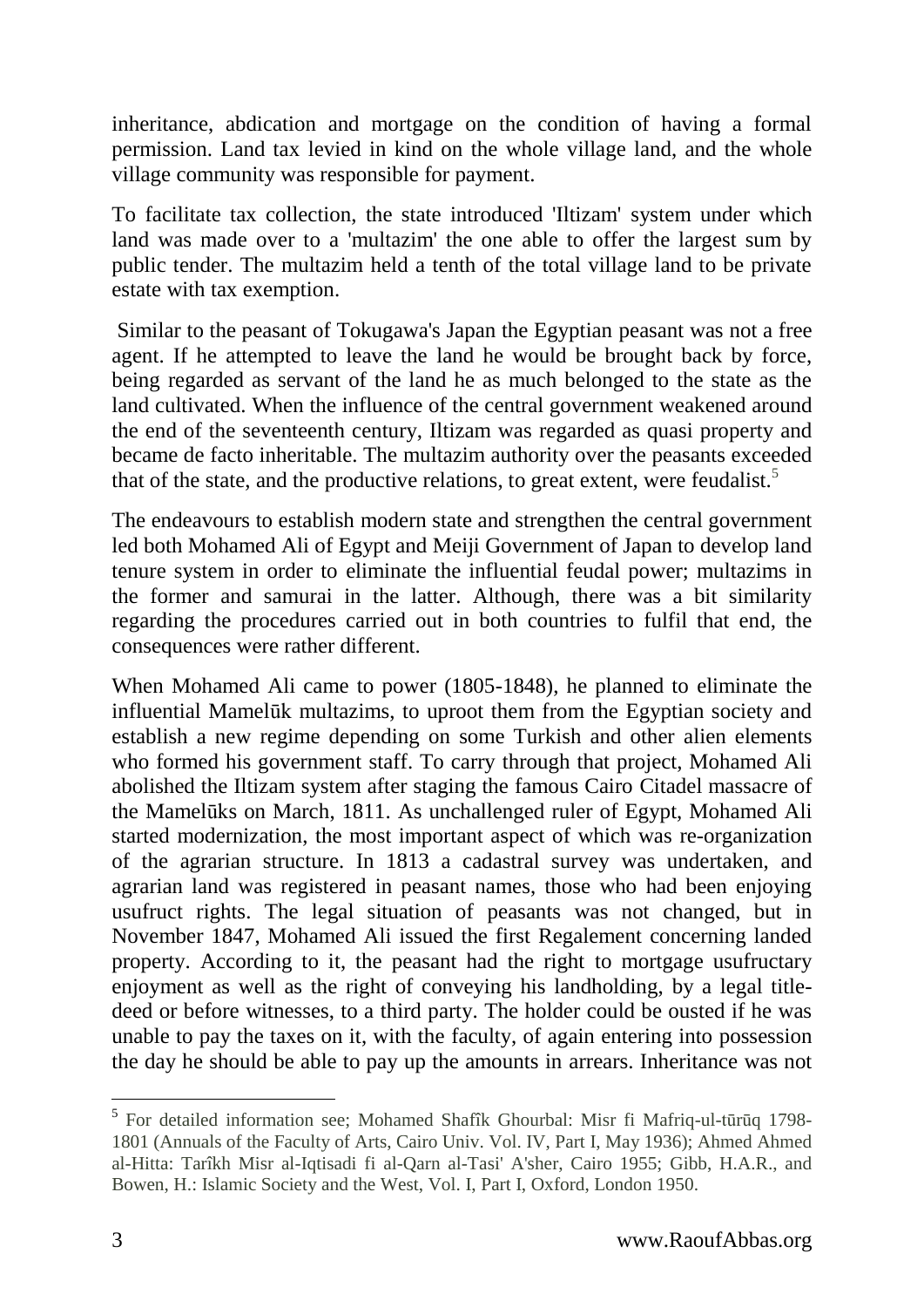mentioned and the care of settling this most important question was left to the will and pleasure of the village sheikh (headman). The village community was still responsible for arrears in taxes of any one of its members, the village inhabitants were jointly and severally -solidarity- responsible one for the other. We can say that the peasant was rather tenant.

Nevertheless, in 1855 another decree was issued to modify the Reglement of landed property, enlarged the right of property and allowed the male heirs of a deceased holder to take possession of the land left by him. Another modification introduced in 1858, accordingly the transmission of land by inheritance to the heirs of a holder was authorized without distinction of sex. But the right of property still belongs to the State rather than to individual; the state had the right of expropriation for reasons of public good without any indemnity. Private landownership was authorized gradually in 1871, 1874, 1880 and 1891. The ruling class of Turco-Circassian origin had been enjoying private landownership right since  $1842<sup>6</sup>$ 

In Japan, the feudal system was abolished through the Meiji Restoration (1868) and the new regime re-organized the agrarian structure. The government recognized the private ownership of land and abolished the Tokugawa ban on the alienation of land and other restrictions on private property rights. A few years later, a cadastral survey was undertaken and title-deeds were issued for each plot of Land to those who considered to be in possession. The feudal land tax in kind was converted into an annual money tax of 3 percent of the assessed value of land. Consequently, the quasi peasant landholders and the quasi landowner formerly bound to the land by feudal ties became independent proprietors 'free to use and dispose of the land as they wished, free - if they could find an alternative - to change their occupation at will.'<sup>7</sup>

The development of private ownership of land in Japan was carried through within about a decade, while it took about eight decades in case of Egypt. Regardless the debates about the economic development of each country during the nineteenth century, the differences between the experiences of the two countries are particularly constructive.

However, the development of private, landownership in both countries was accompanied by the rise of rural gentry.

## <span id="page-3-0"></span>**I. The Rise of the stratum**

In Tokugawa Japan, the fief government, which meant primarily operation of the fiscal system, was administered from the castle town by locally stationed or

<sup>6</sup> Artin, Y.: La Propriété Foncière en Egypte, Le Caire 1883, pp.100-101.

 $<sup>7</sup>$  Dore, R.P. : Op-cit., pp. 15-16.</sup>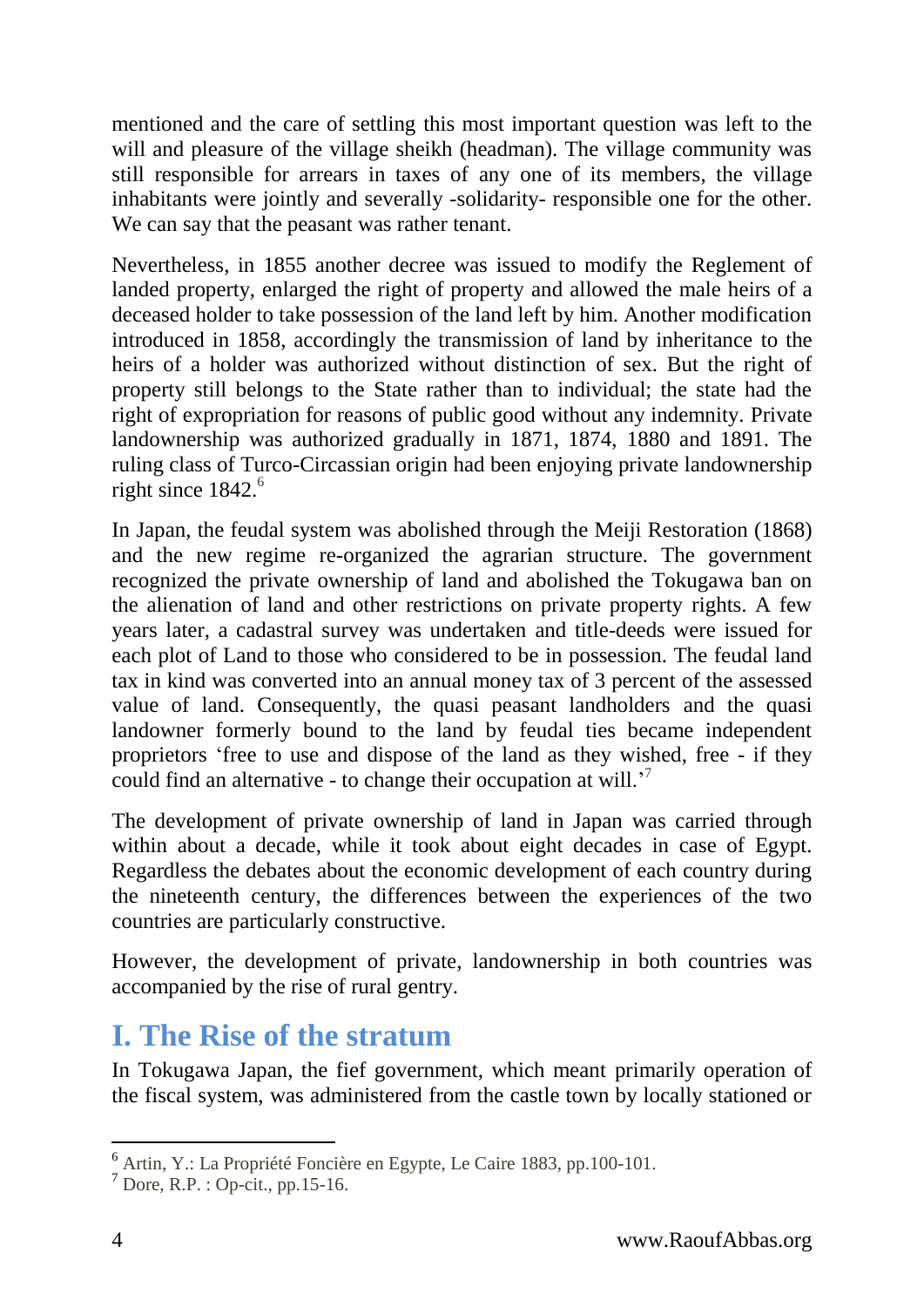itinerant samurai officials and ultimately through the district headmen and village headmen, wealthy peasants (gōnō) appointed by the fief to be responsible for managing cultivation and tax payment.

The rate of Land tax was getting higher at that time as the standard of living of samurai, the tax-receiving class, rose and the life in the capital was too costly. The expenditure of the feudal lords who had to spend half their time in the capital was inflated. They had no other alternative but to lend money from merchants and rice brokers. They levied, frequently, special taxes and obliged the peasants to pay in advance. Taxation rate was amounting to 60 per cent of the crop, since the spirit of the land tax system was focused on the famous phrase peasants should not be allowed to die nor yet to live.' <sup>8</sup>The peasants were forced to borrow money or rice to meet their tax burden. Being indebted to rice merchants and money-lenders, the samurai class prestige and integrity was weakened and the ban on the alienation of land was no more effective by permitting the mortgaging of land. The money-lenders who acquired land were wealthy peasant 'gōnō', town merchants or artisans. The village headmen were often able to extract opportunities for profit and extended the area of their landholding in spite of feudal regulations. The mortgagees were allowed, customarily, to hold the peasant land but more often they took over cultivation and the former proprietors became their tenants. These circumstances led to the rise of rural gentry who invested money in land, trade and some forms of manufacture. Due to their investments considerable area of newly reclaimed land was brought under cultivation.<sup>9</sup>

According to the cadastral survey undertaken by Meiji government, title-deeds were issued to those customarily considered to be in possession of land. Whenever there were conflicting claims to the land, the issue was done to the richer and powerful. Mortgagees were given the title-deeds to mortgaged land and in some cases communal village lands which had traditionally been used as a source of fodder, firewood and green fertilizer, had become the property of gōnō who were powerful enough to influence the commissioners in charge of the issue of the issue of the title-deeds.<sup>10</sup>

Thus, the interests of the different categories of gōnō in the rural society, had become well established and they played considerable role under the Meiji regime.

The rise of the rural gentry in Egypt was as different as the differences between the process of the economic development of both countries.

<sup>8</sup> Quoted from Dore, p.12.

<sup>&</sup>lt;sup>9</sup> Beasley, W.G.: The Meiji Restoration, Stanford, Calif., 1972, p.31.

 $10$  Dore, R.P.: Op-cit., p.15-16.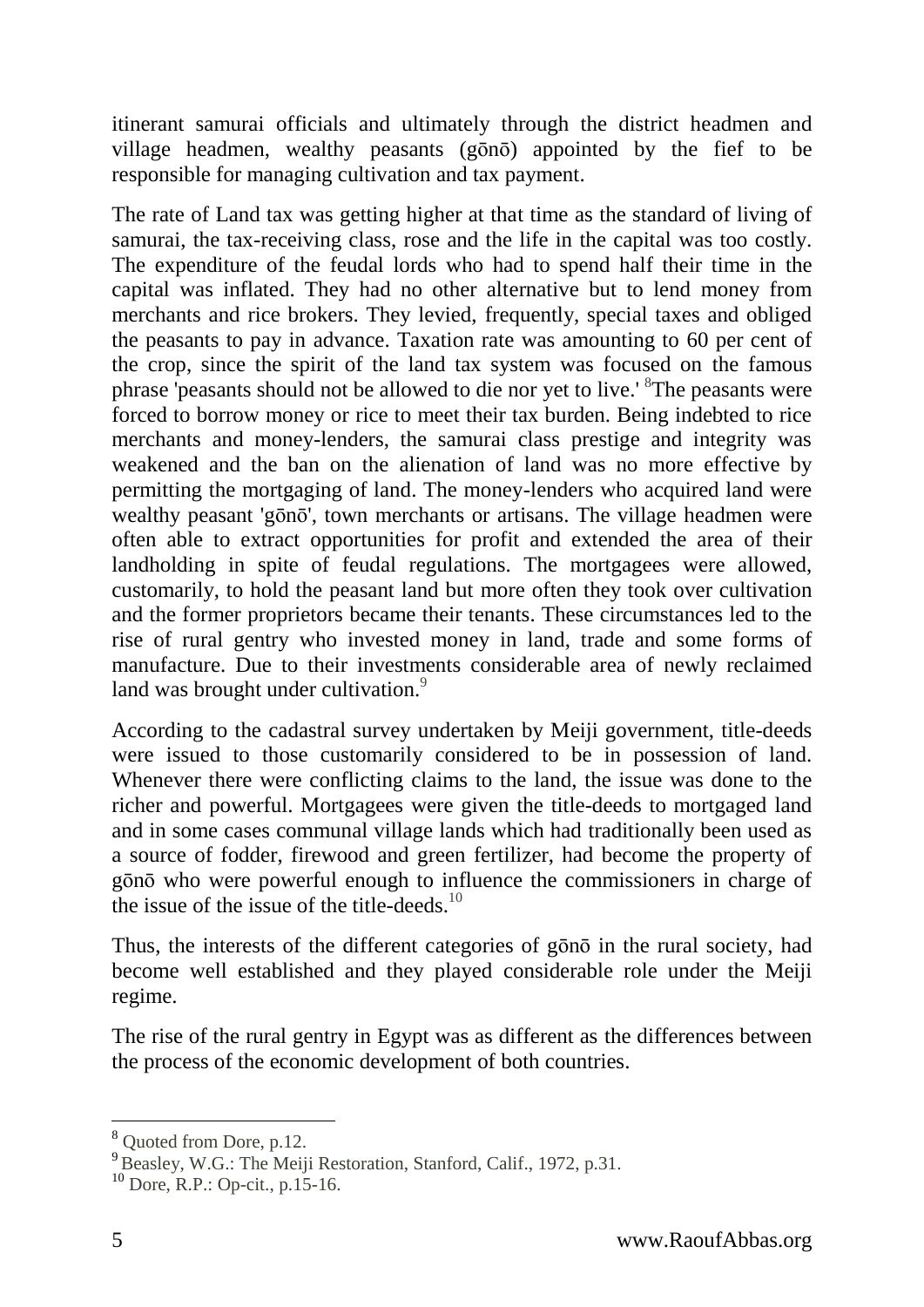At the time of French invasion (1798-1801), each village contained several farmers titled 'sheikh'. These sheikhs were the heads of joint families holding large area of land. Like the situation under Tokugawa Japan the richest and powerful. Among the village sheikhs was appointed by the multazim as 'sheikhel-balad' village headman in order to represent the multazim before the village community and pass the latter's instructions on to the peasants. He had to adjicate disputes and secure payment of land-tax. <sup>11</sup>

At the end of the eighteenth century, they held large tracts of land. These were then of three kinds: the rizaq ahbasiyya which was devoted to providing for guest and mosques; land which was not included the arable land known by the multazim; and masmūh land offered by the multazims in lieu of their administrative duties. <sup>12</sup>

When Mohamed Ali took over the Iltizam system he granted village sheikhs parcels of land equal to 5% of the village area as 'masmūh' ; with tax exemption in payment of their duties and of guest services to government officials and passengers. <sup>13</sup>Being the representatives of the government before the village community, they had enjoyed extensive administrative and judiciary power, over the peasants.

Since the 1850's, the wealthy peasants and village sheikhs were customary titled 'A'yan' notables. But, the village sheikhs were the wealthiest and most influential category of A'yan. They could increase their properties, during the second half of the nineteenth century, by different means. They had taken the advantage of being members of the village cadastral survey committee and seized large tracts of land issued title-deeds and later the land became their private ownership a case similar to that of Japan at the time of Meiji Restoration. The death of a landholder without heir provided the village sheikhs a chance to seize the land, by one mean or other, such as to forge documents testifying that the dead landholder has transferred his usufrust right to them during his lifetime. Also they seized the land held by the escaped peasants who flew away in order to get rid of the arrears burden. In some cases A'yan were granted Oshriyya land by the 'khedieves' viceroys in response to the administrive activities, in such case the grand was free and they were enjoying tax exemption.  $14$ 

<sup>&</sup>lt;sup>11</sup> Baer, G.: Studies in the Social History of Modern Egypt, Chicato 1969, pp.30-31.

<sup>&</sup>lt;sup>12</sup> Abdul-Rahman al-Jabarti: A'jaib el-Athar fi al-Tarajim wal-Akhbar, Bulaq ed., Vol. I, pgg; Vol. II, p.152.

<sup>&</sup>lt;sup>13</sup>Ibid. Vol. IV, p.332.

<sup>14</sup> Raouf Abbas : al-Nizam al-Ijtimaî fi Misr fi Zil al-Milkiyyat el-Ziraîyya al-Kabira, Dar-ul-Fikr al-Hadith, Cairo 1973, pp.86-90.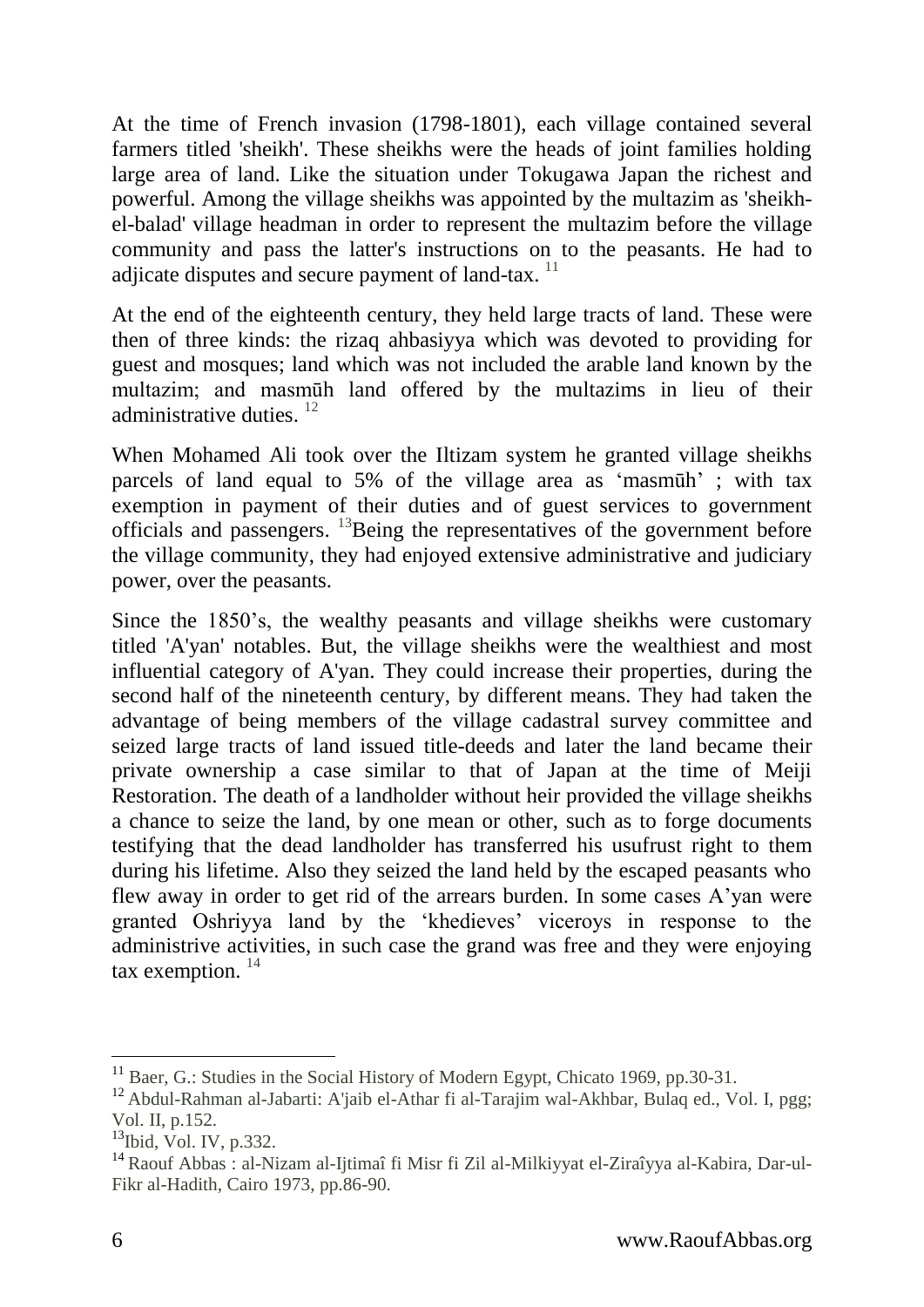# <span id="page-6-0"></span>**II. Socio-economic position**

Its been obvious that the wealth of gōnō and a'yan came from different sources, such fact characterized the socio-economic position of each stratum within its society.

Since the late period of Tokugawa gōnōs gradually liquidated their farming operations as tenancy developed, and in some cases withdrew entirely from the management of land though not from its ownership, the scale of which they steadily expanded. Being partly freed from the supervision of cultivation, they increasingly turned their activity to trade and industry, both were rapidly expanding fields that offered opportunities for investment. Smith states that some Tokugawa writers had suggested that the money of wealthy peasants came mainly from non-agricultural sources. Most of gōnō were engaged in dyeing textiles or making sake or vegetable oil or operate pawnshops. <sup>15</sup>

Some of the leading entrepreneurs in the early Meiji were descendants of gōnō, they came into contact with the West and influenced by Western ideas. Almost such individuals had participated actively in political life while still on the village farm. Hara Rokurō the famous Meiji entrepreneur was the son of gōnō, his father owned the farm and operated a silk reeling factory before the Restoration. The Hara family, heredity village headmen, was known for its broadmindedness and progressiveness. Shibusawa Eiichi, the greatest of all entrepreneurs, was a son of gōnō too. His father was a rich peasant, merchant and moneylender in the village.<sup>16</sup> The gono who had engaged in entrepreneurship at the time of Meiji Restoration were concentrating on silk reeling, cotton spilling and food stuff industry.<sup>17</sup>

Those who became gōnō through trading, usury and cash cropping were often very imaginative and enterprising, they tried new ways of making money and of investing their capital. Cash crops usually provided an immediate opportunity for investment in some type of manufacturing. Investment in such activities as sake brewing, usually combined with miso and soy-sauce making, required large capital while cotton and silk spinning could be entered into with small initial investments. The rural manufacturers in the field of silk and cotton textiles divided the tenants and landless laborers with raw materials and some working capital.

Satō Gentabei of Kakeda village in Fukushima was a typical highly successful rich peasant, manufacturer and trader. Records of 1727 from the Satō family indicate that he produced and traded sake in large quantities and did a profitable

<sup>&</sup>lt;sup>15</sup> Smith, T.C.: The Agrarian Origins of Modern Japan, Stanford, Calif., 1959, p.166.

<sup>&</sup>lt;sup>16</sup> Hirschmeier, J.: The Origins of Entrepreneurship in Meiji Japan, Harvard 1968, p.88.

 $17$  Ibid, pp. 90-103.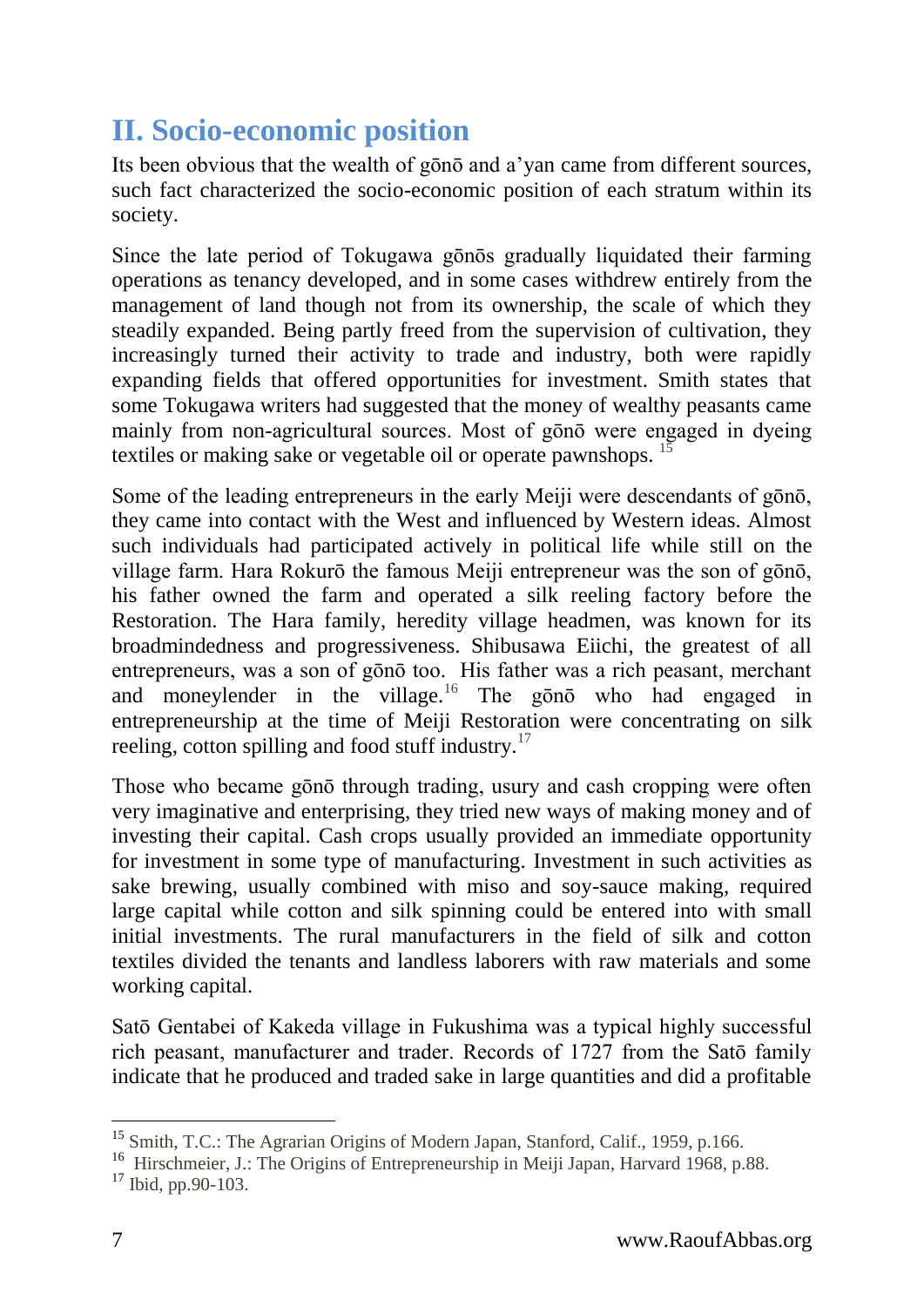business in yarns, tea, rice and soybeans. The case of the Satō family is, of course, an extreme one, but lesser capitalists of a similar type were to be found in almost every village. In this way the rich became richer and the poor villagers became ever more dependent upon these village capitalists.<sup>18</sup>

This status continued in Meiji Era. Gōnō was transitional and precede the disintegration of their social stratum into parasitic landlords or rural capitalists.<sup>19</sup> The percentage of tenant land continued to rise after the Restoration: from 31.1 percent in 1873 it rose to 36.8 percent in 1883, 40 percent in 1893 and 44.5 percent in 1903. Landlordings were largest in the northern sections of Japan, notably the Niigata and Akita areas, which were the chief rice producing regions. 20

At the same time as being landlords levying rent gōnō were also cultivating their own farms. They also displayed a mercantile aspect as side-line pawnbrokers or wholesale dealers, as well as the aspect of the rural manufacture. $21$ 

But the Egyptian rural gentry was bound by traditions so far investing their capital in agrarian land and agriculture and never tried new ways of making money. Some exceptions among them seeked new fields for investment. After the breakdown of monopoly system some individuals engaged in commerce especially cash cropping, others acted as contractors and suppliers. Ali el Badrawi, village sheikh of Samannūd, Gharbiyya province was a typical example of such kind. He had so far invested capital in commerce as well as in land and agriculture. In the 1850's he took over Ohda land of three villages of the same province for which he paid 160 purses of tax arrears.  $^{22}$ 

The peak of the A'yan socio-economic influence was in the period 1869-1881. The land law which ordering the division to be made of the shares coming to each of the heirs, authorized the eldest of the family to constitute himself the mandatory (attorney) of all the other members of both sexes, whether minors or of age. These eldest of family when they came to the decision hat they would give up their lands, also gave up those that they hold in common with their fellow heirs, and thus prejudiced the rights of the latter, who had applied to the authorities and obtained a decree in 1881 ordering the division to be made of the shares to each of the heirs who were authorized to be independent. But, the provisions of that decree being contrary to usage and custom, and, above all,

<sup>18</sup> Ibid, pp.84-85.

<sup>&</sup>lt;sup>19</sup> Irokava Daikichi: Freedom and the Concept of People's Rights, Japan Quarterly Vol. XIV, No.2, p.l80.

<sup>20</sup> Hirschmeier, J.: Op-cit., p.108.

<sup>21</sup> Irokava Daikichi: Op-cit., p.180.

<sup>22</sup> Raouf Abbas: Op-cit., p.87.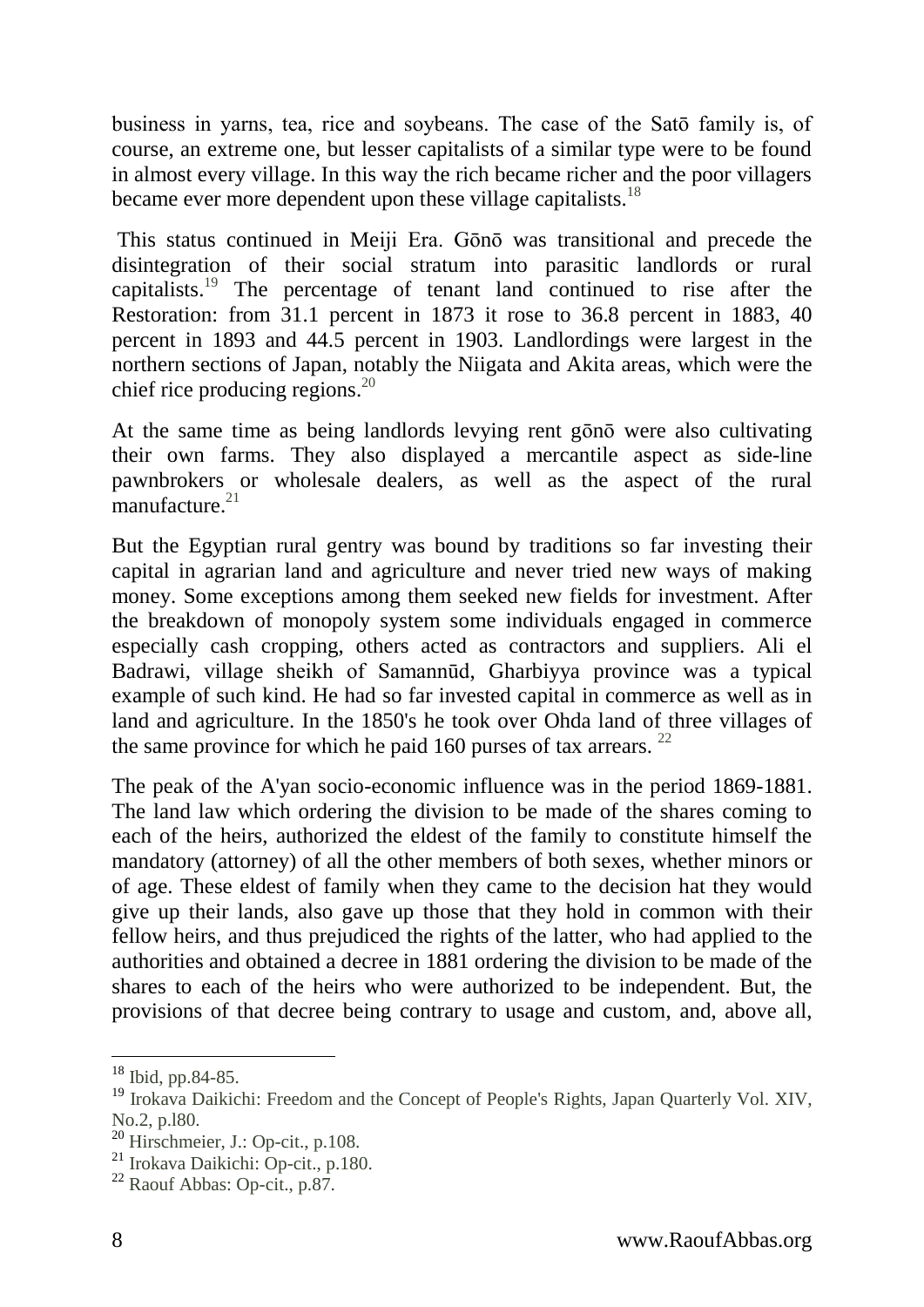opposed the interests of the village sheikhs whose strength lay in their landed wealth, and who dreaded the cutting-up of their lands, above all else, for fear of losing a portion of their influence, these provisions had never been carried out in general manner. $^{23}$ 

In addition, the A'yan attained very considerable landed property due to a combination of certain number of factors. In the first place, the part they had in classifying the lands and assessing them for taxation enabled them to derive great economic advantages for themselves. Secondly, they made loans to the peasants who were in increasingly greater need of cash as a result of the transition to market crops and the collection of taxes in cash rather than in kind. Consequently, the peasant who could not pay their debt lost their property to the creditor and became tenants. Thirdly, the sheikhs'rule in the village enabled them to gain great economic benefits in that period of intensified agricultured development; they leased out their holdings which were beyond their capacity to cultivate; their lands got priority in irrigation and were the first to be cultivated by the peasants almost without pay. Finally, they took the advantage of the peasants illiteracy: often serving as intermediaries in marketing the produce of the peasants or in hiring them out to plantations and sugar mills, they kept a good deal of the prices or wages for themselves. $^{24}$ 

Unlike gōnō case, the A'yan of Egypt lacked the genuine of enterprise being satisfied with investing capital in agricultural land. They did not support the projects of establishing a national bank or trying industrial enterprises. Agricultural companies were the most attractive field of investment for them. In 1895 an agricultural company specializing in producing sugar-cane was founded at Mallawi, Asitūt provices the value of its assets was £E200 thousand. Most of its shares wore held by Tūni Mohamed Bey a rural notable. In 1897 some A'yan established another agricultural company to buy up the Da'îra Saniyya estates of Beba and al-Fashn for £E1,250,000.<sup>25</sup>

Both the Japanese gōnō and the Egyptian A'yan had enjoyed similar social prestige in their communities. In the later period of Tokugawa Japan the gōnō were the wealthiest class within the rural society. They lived in the style of the city rich, welcomed crop failures for the opportunity of buying up land at distress prices and corrupted officials with gifts and bribes. In various ways gōnō were taking on the social characteristics of the warrior class. The most important distinction between the warrior and the peasant was that only the warrior had the right to bear a surname end to wear a sword. By the early nineteenth century both the Shogunate and the Han governments as a financial

 $23$  Artin, Y.: Op-cit., pp.65-66.

 $24$  Baer G.: Op-cit., p.50.

 $25$  Raouf Abbas: Op-cit., p.167.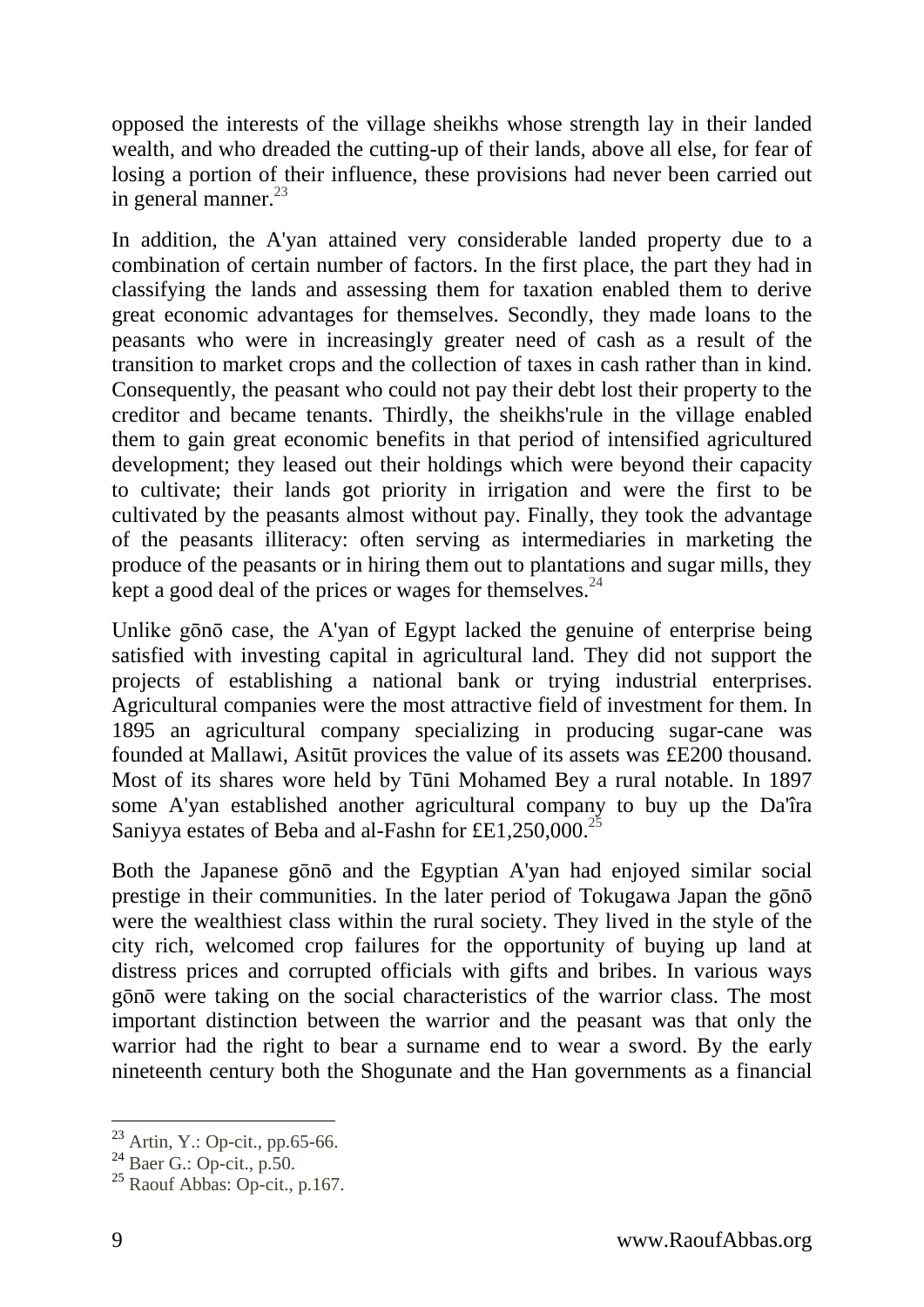measure were resorting to the sale of the right to both arms and names to the wealthy peasants.<sup>26</sup> Hence they became ringleaders in uprisings against the heavy tax burdens or the trading monopolies of some Han government such as Satsuma.

In Egypt the social prestige of the A'yan was depending mainly on their landed property and administrative functions. Since the mid-nineteenth century A'yan had more opportunity to join the bureaucracy. In addition to those who were despatched to Europe in the 1820's to get training and then joined the government service Clot Bey stated that around the end of Mohamed Ali's rule, village sheikhs were appointed as Nazir Qism (county headman) but the rank of Mūdîr (prefect) was in the hands of Turco-Circassians.<sup>27</sup>Under Saîd, the share of the A'yan in the administrative positions was one third of Nazir Qism and one quarter of Mūdîr ranks. The rest was kept for the Turco-Circassians. It was at the time of Saîd when the sons of the village sheikhs were consripted and they had to be promoted up to the rank of Qaîmaqam (Colonel). The officers contributed to the Arabi revolution 1881-1882 were almost sons of village sheikhs who had been conscripted under Saîd. By the decline of the Turco-Circassian element from the 1870's most of the Mūdîr positions were held by the A'yan. <sup>28</sup> Their way of living changed to be similar to that of the Turco-Circassian landlords and the gap between them and the peasants became wider.

# <span id="page-9-0"></span>**III. Role in Politics**

Having a distinguished socio-economic position, the rural gentry of Japan and Egypt had intensive role in politics equivalent to their power and the development of both countries.

Since the early Tokugawa period the gōnō had been Liberate, but by the last century of the period the literacy of wealthy peasants in many cases want far beyond its former utilitarian limits. Gōnō began to cultivate the fine arts and invade the field of scholarship, all previously were monopolized by the warriors and the city rich. Of the various arts that wealthy peasants cultivated in the late Tokugawa period--such as poetry, painting, calligraphy-- the military arts were the least proper of all to their class. They had studied swordsmanship under the itinerant samurai and masterless warriors. Such training lessened the psychological distance between wealthy peasants and warriors. <sup>29</sup>This may have prepared the way for a political alliance of the two elements during the crisis the country faced in the last decades of Tokugawa rule and created the motive

<sup>&</sup>lt;sup>26</sup> Smith, T.C.: The Agrarian Origins of Modern Japan, pp.176-177.

<sup>27</sup> Clot Bey: Apercu Général Sur L'Egypte, Tome 2, Paris 1840, pp.186-l87.

<sup>28</sup> Raouf Abbas: Op.cit., pp.8l-82.

<sup>29</sup> Smith, T.C.: Op.cit., pp.177-l79.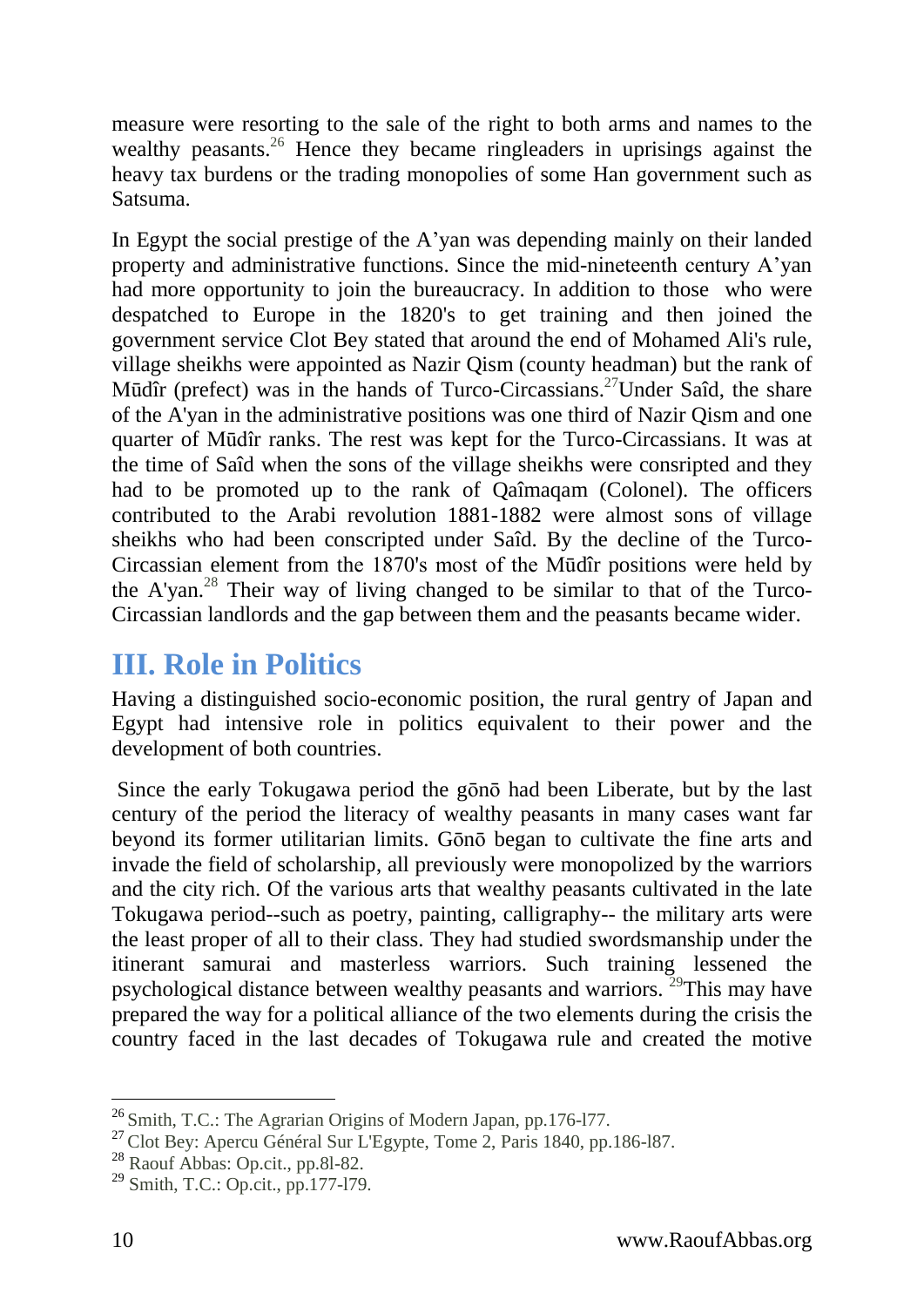power of the Meiji Restoration. But a gap has been opened gradually between the gōnō and the mass of peasants.

In as much as democratic participation in politics by the people was not achieved by the Restoration, such participation was strongly demanded and it has taken the form of the Freedom and People's Rights Movement ("Jiyū Minken Undo") which arose about ten years later. The movement began as antigovernment movement by a very small number of ex-samurai intellectuals. But after the Satsuma Rebel1ion of 1877 the power of the military class declined decisively and the main stream of the movement gradually shifted into the hands of gōnō. There after the movement went on to become nationwide involving peasants and towns- people with the gōnō stratum co-operating with the certain section of the military class intellectuals.

The Kokkai Kisei Dōmei, a nationwide organization devoted to the cause of establishing a national as assembly, was formed. Political societies were also established in all parts of the country, and those political societies which "Were well-known numbered more than 150 at the period. Political meetings and study societies flourished in the countryside: where peasantry were passionate for learning.

We have some instances of leading gono from East Japan which provide us with basic information about their involvement in the People's Rights Movement. Hosono Kiyoshiro of Ogawa-mura in northern Tama could be a prominent example of the kind. He was born in 1854 for a gōnō who has been heredity headman of that village. In 1877 he presented a position to the government on behalf of Ogawa-mura calling for the opening of national assembly. At the same time he combined with like--minded gōnō in nearly villages to organize a study society called the Takumakai and began studies of politics. These study societies usually comprised between 20 and 30 members but there were some with more than hundred members. Their own expenses were met by the help of gōnō such as Hosono. In practice their meetings were open to the public and they welcomed the participation of the masses. Such societies which started as books reading groups made up from a small number of gōnō came to have the appearance of schools for politics for all adult villagers without distinction and then developed into provincial political societies. The nationwide movement for the opening of a national assembly was supported by these political societies.

Through the development of the People's Rights Movement 1878 - 1881 the differences between the two leading elements; liberals and reformers meant nothing, both were supporting the nationwide movement and affording political ideas to the local gono movement.<sup>30</sup> The gono were seeking a prosperous

 $30$  At that time the metropolitan political opposition was carried through by two groups of exsamurai;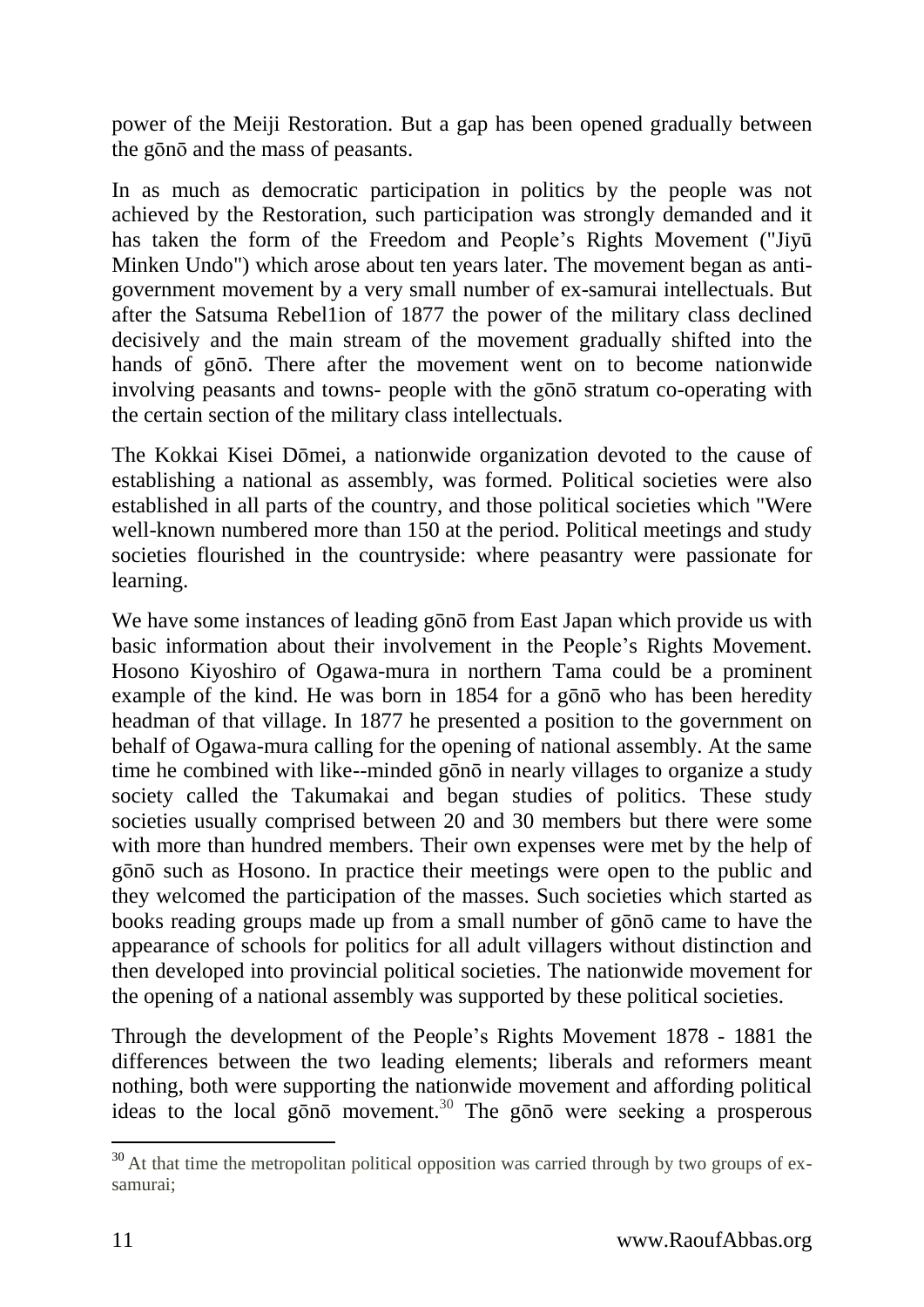market, sound local administration and described themselves as subjects of the people rather than objects of the politicians and looked for power.

According to Prof. Ichii Saburō of Seikei University the Minken Undo People's Rights Movement aimed at opening the Diet, freedom of speech and meeting, free and prosperous development of the private industry, decrease of land tax and taxation in general and the realization of the national independence by revising the unequal treaties with the European Powers. Such demands were interpreted in different ways by the radicals, reformers and gōnō. At the peak of the movement the three elements were sticking to these demands but by the decline of the movement after the 1881 coup d'etait differences appeared and the movement has been divided. The ex-samurai intellectuals became rather engaged in politics whilst the gōnō extended their activities to economic and cultural fields. The position of the gōnō as leaders of the rural community started to be shaken. At the beginning solidarity between the gōnō and the peasants was the characteristic of the movement, but during the deflation period the class division had been sharpened and peasants began to move autonomously.

Such conditions divided the gōnō themselves into three groups:

- 1. The economic group contained those who denounced politics, engaged in commerce or rural manufacture and gradually increased in number.
- 2. Few mass-oriented politicians kept supporting the peasant's movement.
- 3. An isolated radical sentimental group.

When the Kommintō revolt broke out in August 1884 in Minami Tama, some leading members of the People's Rights Movement were the target of that revolt except few of them who had supported the peasants.

According to Prof. Irokawa, one third of the 44 leading members of Minami Tama Liberal Party had been elected to the prefectural Assembly. They were almost gōnō but the prominent leaders of the party came from the lower class of gōnō.

Since the 1860's the A'yan of Egypt made their appearance on the political arena. Majils Shūra al-Nūwwab the Consultant Assembly of Delegates

<sup>1.</sup> the first resembled the local samurai intellectuals, rather radical and eager to organize local branchs for the People's Rights movement all-over Japan and the Liberal Party was influenced by them.

<sup>2.</sup> the other group contained the urban samurai intellectuals rather reformers, contributed to journalism and cultural activities were almost supporting the Constitutional Reformist Party.

see; Gakushūin-Daigaku Kindai-shi Kenkyukai: Katsudo Hōkokusho, San-tama Jiyū: Minken Undō, Shōwa 46 nendo (Tokyo 1971).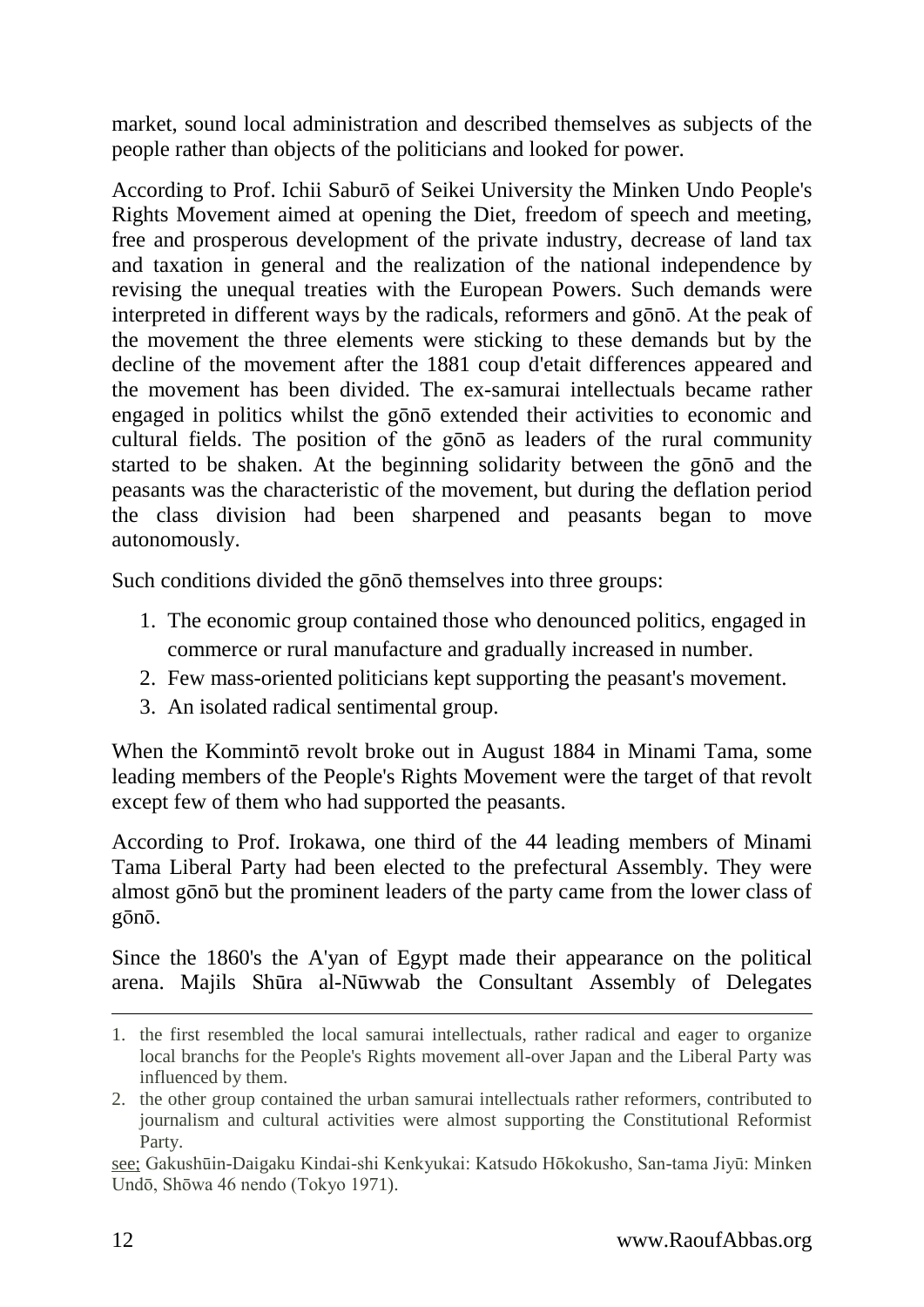established by khedive Ismail in October 1866 was formed by A'yan holding 91% of the seats. The voting right had been exclusively authorized to the village headmen and bound by the amount of land tax they paid. Therefore the members could not oppose the government policy for about a decade. But when the financial conditions were getting worse and led to the extension of foreign control over the Egyptian Finance, the A'yan went on direct action and organized anti-government movement.

In 1876 they had collaborated with the army officers and some intellectuals in founding a secret society to be the centre of a political opposition called al-Hizb al-Watani the nationalist party. They organized a nationwide campaign against the European interference in Egypt's affairs in Press and the Assembly of Delegates, called upon the government to reduce land tax. The Assembly members decided that the budget should be checked and authorized by them.

Since the government did not meet the demands of the Assembly and decreed the session termination the members declared themselves a 'National Assembly' rejected the session termination and presented to the Khedive a memorandum demanding: elimination of the absolute ru1e, enforcement of n liberal Constitution, national government and the continuity of the Dualist Control in order to secure the European interest and promised the re-pay of the State Debt by their pledge .

Nevertheless the national movement developed and in 1881 the Arabi revoution took place. The A'yun kept supporting the revolutionary regime aimed at constitutional rule, elimination of the Turco-Circassian aristocracy and resistance of foreign interference. Thanks to Arabi revolution Egypt could get the first liberal Constitution in 1881 and the A'yan political influence increased.

When the country was seem a target of unavoidable occupation The A'yan changed their attitude. They had been divided into two groups.

- 1. The big landlords such as Sūltan Pasha, Ahmed Bey Abdul-Ghaffar and others joined the reactionary party, supported the khedive and offered help to the British during the invasion.
- 2. The bulk of the A'yan kept supporting the revolution in collaboration with the Liber intellectuals. They never been reluctant in offering donations to the army during the military operations.

Such split characterized the condition under the British Colonial rule. Although the big landlords were rather acting in general confirmation with the occupation authorities the others were moderate and cautions being enjoying the advantages of the agricultural development under the occupation. When they had given their support to the Nationalist Party and the petition for a constitution, they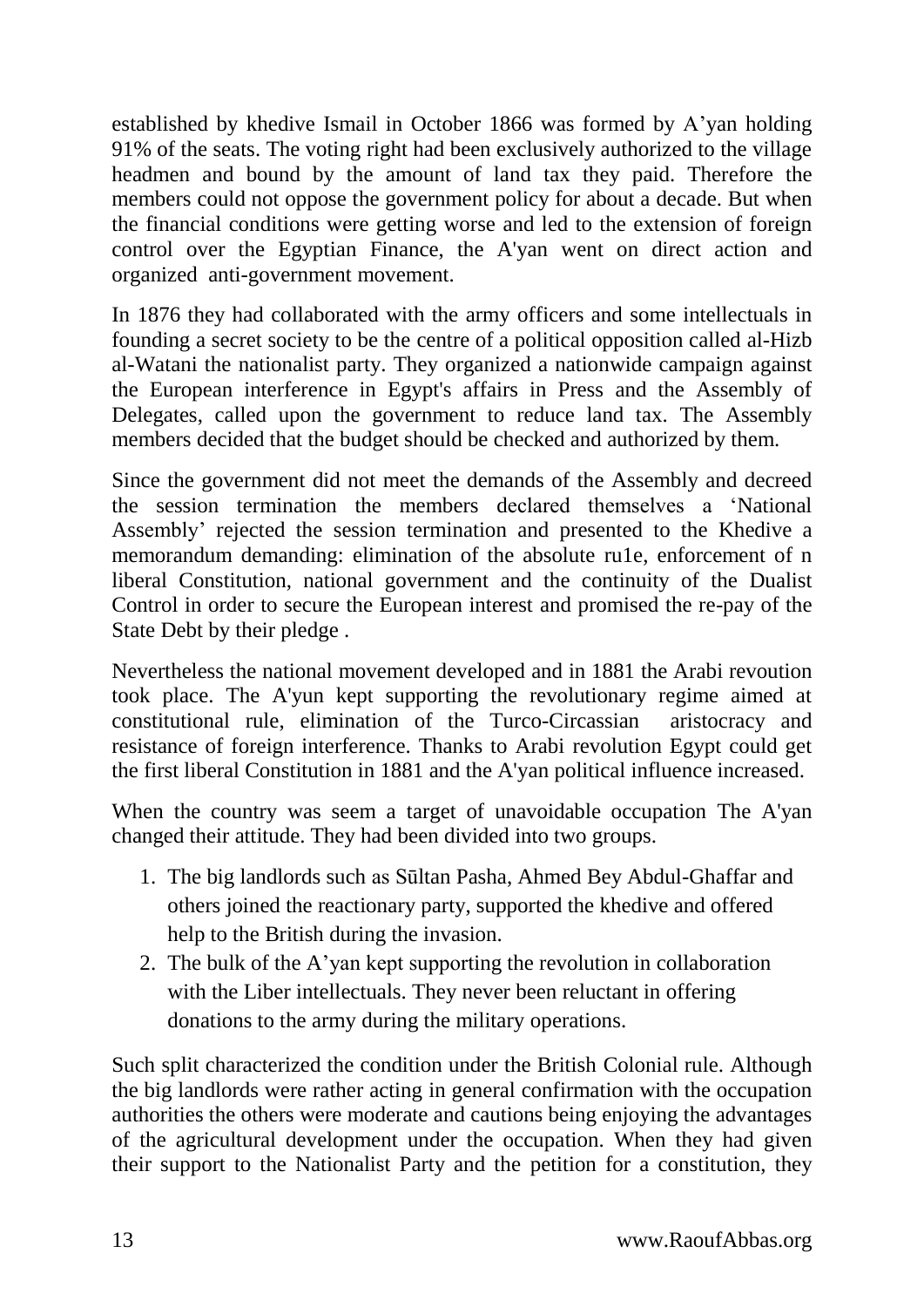tried to avoid radical nation For them constitution meant reasonable participation in politics such as having considerable portion of government positions and extension of the functions of the constitutional bodies founded by the occupation to be authorized for deciding financial, administrative and educational affairs. Their conception of liberalism and democracy was rather different than that of the intellectuals and the people in general. For them liberalism meant equal share in power with the Turco-Circassian elite, democracy meant their legal right to represent the peasants being the natural leaders of the rural society. They stood against free elections and voting right for the mass. In a big debate upon a proposed draft submitted by some liberaloriented members of the Legislative Council upon the election of village headmen by peasants the members rejected the draft claimed that the people wore not enough matured to enjoy such right. $31$ 

## <span id="page-13-0"></span>**Conclusion**

In conclusion, the rural gentry in the nineteenth Japan and Egypt made their appearance in accordance with the economic development of their countries. Though differences between the Japanese experience and the Egyptian one were considerable the role of such stratum in domestic affairs had been distinguished.

Since the early Tokugawa era, there were several (Zai Kataichi) local regular fairs covered three of six villages regularly in turn. From the middle of that era such function had been replaced by local merchants and the fair became rather regulated and stationed in towns. Many districts had had experience of commercialization in the later Tokugawa period. Whilst the situation in Egypt before the nineteenth century was absolutely different, each village was a selfsustained unit and the commerce had been the business of several merchants mainly dealing with transit trade. The guilds were self-controlled units in the towns producing and dealing with certain commodities.

The merchant class of late Tokugawa days naturally played an important role in developing industrial and commercial firms. In these they were joined by the old Daimyō and also by many samurai who had chosen business as their new means of livelihood. Though Meiji government directly developed and controlled certain services, such as the railways, the telegraph system and other public utilities, the government aided many new enterprises and industries by loans or by various other means.

But in Egypt's Mohamed Ali the wealthy merchants and rich guilds were confiscated and a strict monopoly system had been enforced. The creation of a large-scale industry was absolutely developed and controlled by the government to meet the military demands. Therefore, after the breakdown of the monopoly

<sup>-</sup><sup>31</sup> Raouf Abbas: Op-cit., pp.190-247.